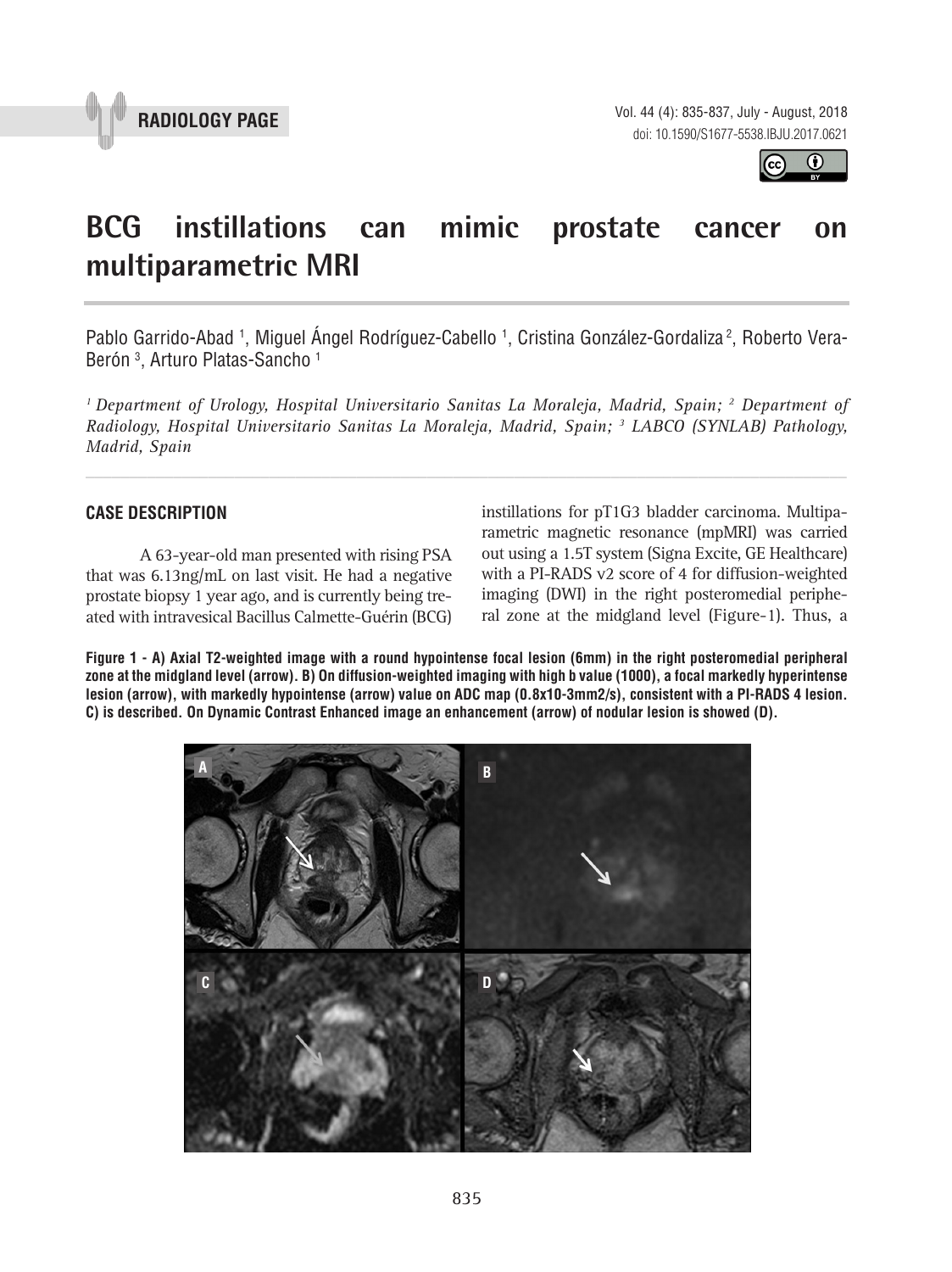systematic 42-core, sector-guided transperineal prostate biopsy, with additional cognitive targeted biopsy of the suspicious lesion was performed (Figure-2). Histological findings showed typical features of granulomatous prostatitis (GP) with epithelioid cells, multinucleated giant cells and infiltration lymphocytes (Figure-3).

Patients with mycobacterial GP are mostly asymptomatic, with elevated PSA levels and indurated prostate at digital rectal examination, but because of its relative rarity, the MRI characteristics of infective GP caused by Mycobacterium tuberculosis or after intravesical BCG instillations have not been described extensively

**Figure 2 - PI-RADS anatomic division document with marked suspicious PI-RADS 4 lesion in the right posteromedial peripheral zone at the midgland level.**



**Figure 3 - H&E-stained slide (10x) from a prostate needle core biopsy with granulomatous prostatitis showing epithelioid cells, multinucleated giant cells and lymphocyte infiltration.**



and only a few cases have been reported (1, 2). GP is found in approximately 75% of patients after intravesical administration of BCG for superficial bladder cancer (3). Despite the consistent ability of mpMRI to identify lesions suspicious for prostate cancer (PCa), there are other entities which can cause a false-positive result as GP, bacterial prostatitis or malacoplakia. GP chronic pattern is common, with low mean ADC value <1000, decreased signal on the ADC map images and isointense or decreased signal on high-b-value imaging (b>1200) (4) that could be differentiated by the intralesional ADC values, significantly lower in PCa, as suggested by Rais-Bahrami (5). Recent studies also demonstrated an acute pattern (less than six months prior to the mpMRI) of GP lesions, with lower signal intensity on T2-weighted imaging (T2WI) (1), decreased signal on the ADC map images (3) and increased signal on high-b-value imaging (5), that is indistinguishable from aggressive prostate cancer.

### **CONFLICT OF INTEREST**

None declared.